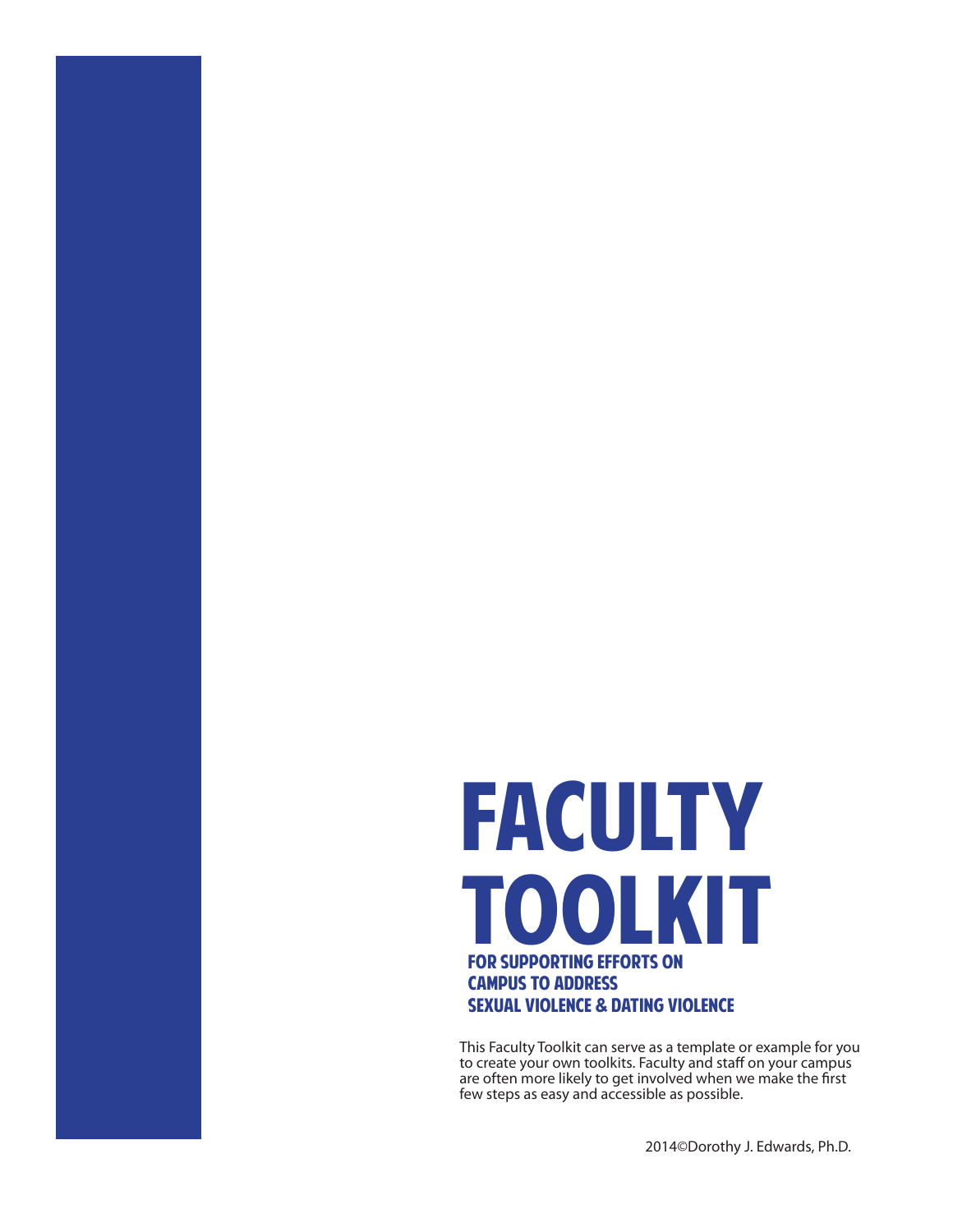#### **Dear Faculty Member,**

Thanks for taking the time to help! Finding a way to integrate violence prevention into your course curriculum or lesson plans this semester just got easier with this handy toolkit. The toolkit outlines several different ways you can participate in violence prevention in your academic capacity.

In this toolkit you will find paper topics, projects, extra credit assignments and a host of other creative ways to incorporate violence prevention into your classroom and make a difference.

We understand your lives are tremendously busy and for that reason (among others) we appreciate your willingness to partner with us to help reduce violence, improve safety and thereby improve the quality of education available to all students. In an attempt to minimize the stress that can often be associated with pledging your time or effort to an organization, we have compiled this toolkit in the hopes of offering simple suggestions that you can refer to or implement throughout the semester that will allow for you to actively help reduce violence across campus without ever having to leave your classroom or office.

Thank you.

This toolkit was adapted from the "Every Choice Toolkit", by Dorothy Edwards © 2013 & the Green Dot Faculty Toolkit by Dorothy Edwards, 2007 & University of Portland, 2012.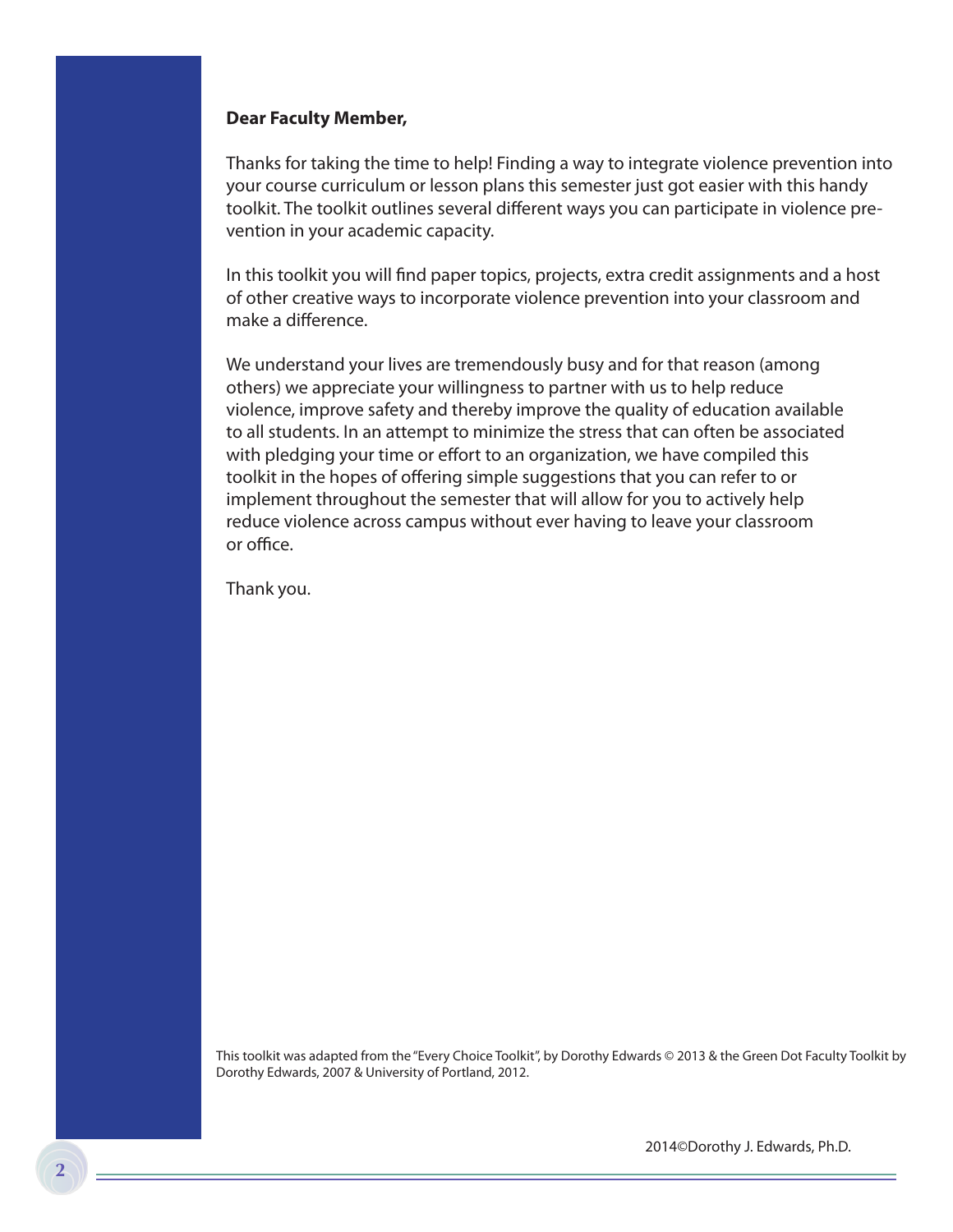### The power of our moments...

**You have an incalculable influence on your students in your daily life as a mentor, role model and teacher. Therefore, though you are less likely to be in a position to cue to high risk behavior for imminent violence – you can model positive bystanding in your role as a faculty member.** Anytime one of us stands up to say, "violence is not okay" -- that is a moment of safety. Anytime one of us makes it clear by our words or actions "this is everyone's issue" - that is a moment culture change. Help create a culture that does not tolerate violence and a culture that expects everyone to do their part - through your words and actions in the office and in the classroom. Here are some ideas…

- • **Lead by example.** Show your students what a positive bystander looks like.
- • **Have a conversation.** Discuss interpersonal violence and your belief that it can be prevented with your class, student workers, colleagues, or loved ones.
	- » Check in on a student whom you are worried about. Maybe you have noticed a change in their behavior or classroom performance and you are concerned they may have been impacted by this violence.
	- » Talk to your students and colleagues about violence prevention.
	- » Tell you your students about a time you weren't a positive bystander and you wish you would've been.
	- » Tell your students why this issue matters and why you would be proud of them if they chose to do their part to make this campus safer.
	- » Tell your students that you think it would be good use of their time to attend a violence prevention training – offer them extra credit to do so.
- • **Advertise.**
	- » Put information about the Counseling Center or local resource in your office.
	- » Put a violence prevention poster up in your office. When asked about it share your commitment to preventing violence.
- Sign it. Include a violence prevention statement in your email signature line. Here are some examples:
	- » I am committed to a community free of violence
	- » No one has to do everything. Everyone has to do something...What will you do for campus safety?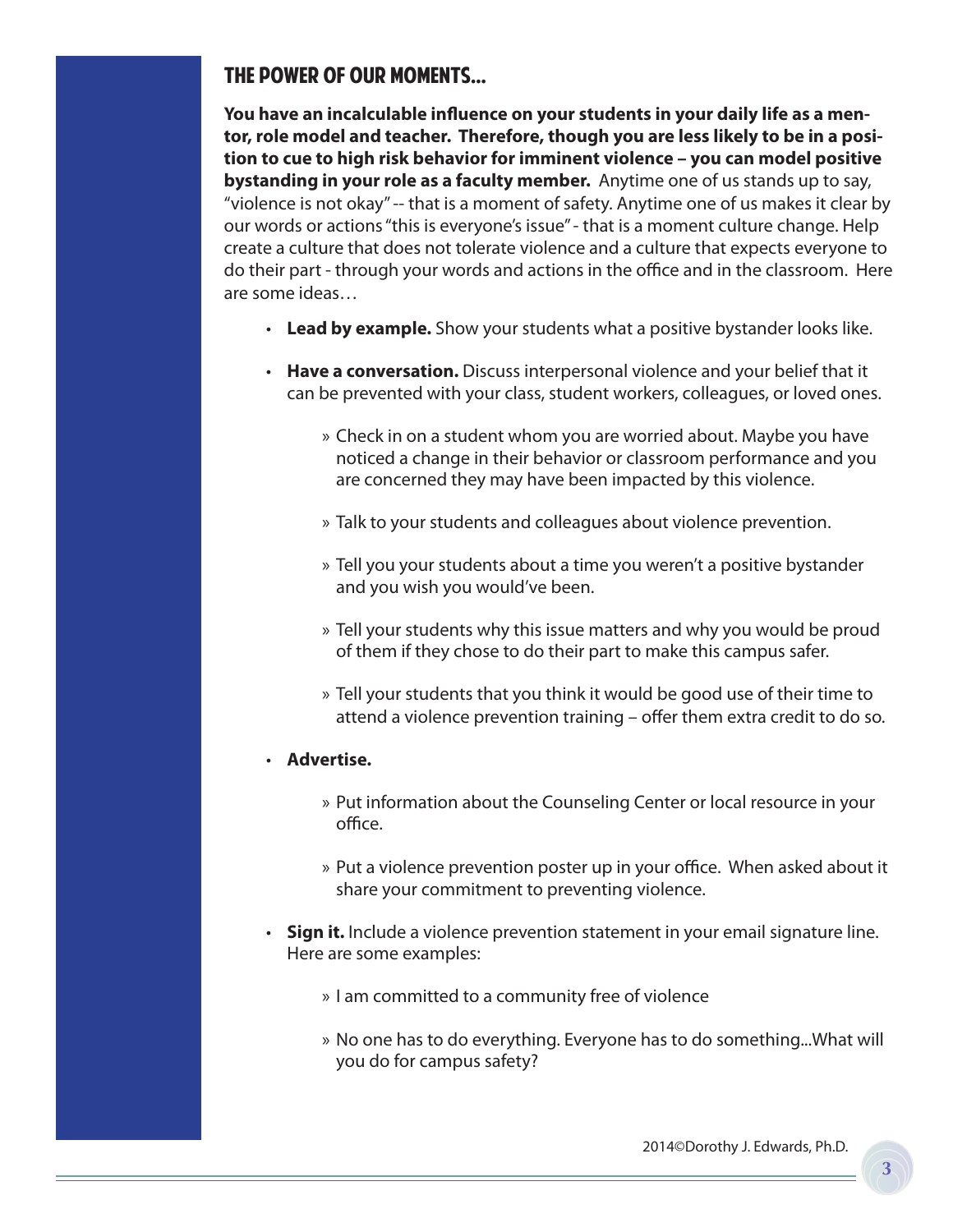- » Violence prevention: a single choice in one moment that makes this community safer.
- » My legacy…a community free of violence.
- » What kind of campus do you want? Be part of the solution and help end violence
- Make a Policy. Add a statement to your syllabus or student worker training materials defining the classroom or office as a safe space that will not tolerate violence of any kind. Consider working with your class to draft a non-violent statement that you will put on your syllabus.

*Because this class needs to be a participatory community if students are to fulfill their potential for learning, people who disrupt the community by their words or actions harm that community. Rude, sarcastic, obscene, or disrespectful speech and disruptive behavior have a negative impact on everyone's learning. When a person disrupts the class in these ways, the course instructor will remove the disruptive person from the class.*

- • **Learn More As a Group.** Invite a violence prevention expert to facilitate a 20- 90 minute violence prevention session during your student leader training or class period.
- **Educate Yourself.** To intervene, one must watch for potential warning signs of violence with an informed, observant eye. Here are some behaviors you might be in a position to notice in the classroom or office:
	- » Increased withdrawal, avoidance, or nervousness observed in a student, colleague, or loved one
	- » Statements ridiculing, demeaning, or belittling others
	- » Aggressive, intimidating, or threatening physical contact or body language
	- » Bruises or efforts to hide bruises (e.g., wearing a turtleneck in warm weather)
	- » Change in academic performance
	- » Stories about "sexual escapades" that don't sound entirely consensual
	- » Conversations that reinforce societal norms that power-based personal violence is "none of my business"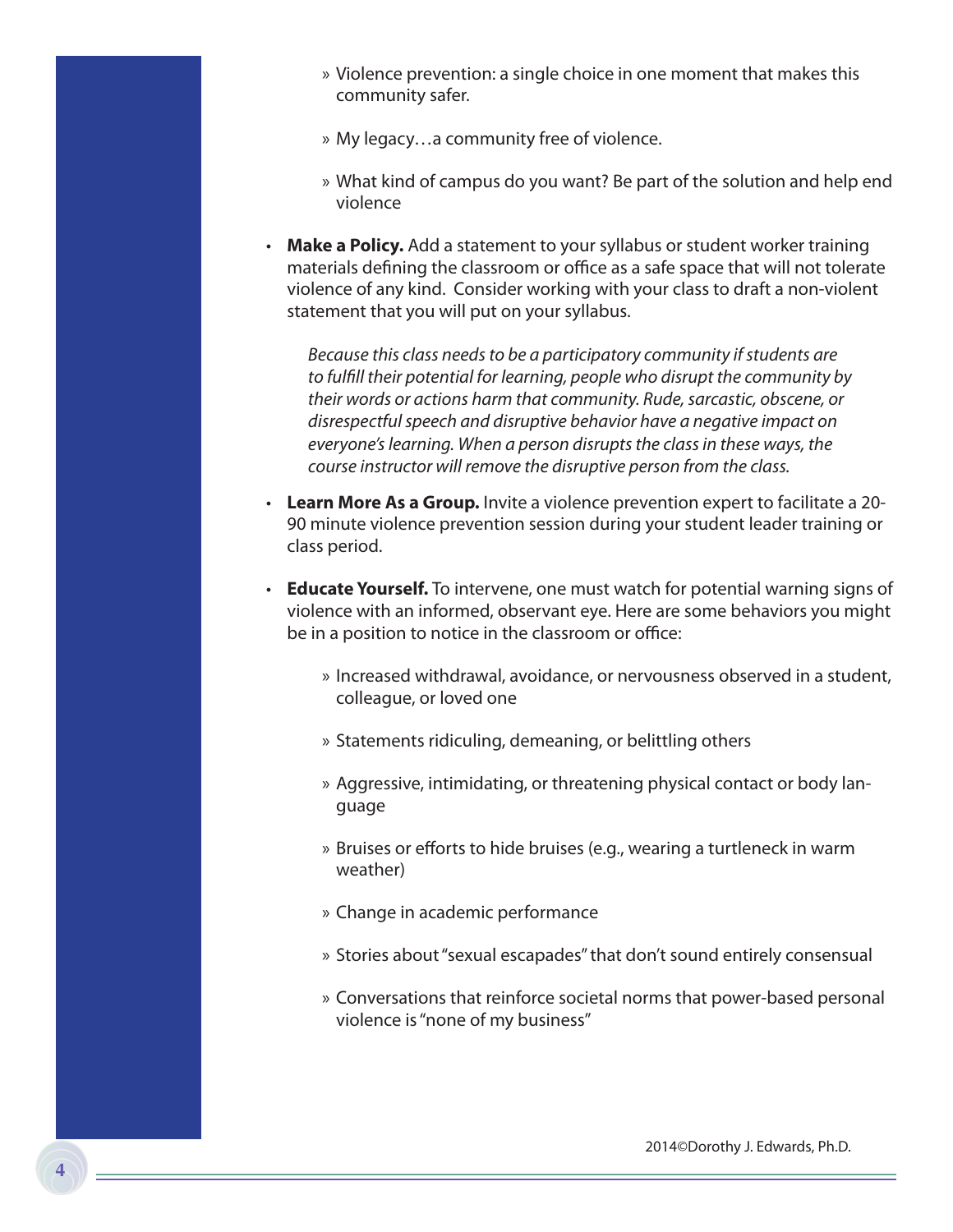#### Ways to be a positive bystander

People have different barriers when it comes to intervention. Some people are busy and feel overworked, others are shy, and others don't want to seem unprofessional in the workplace. But in the same way that there are different kinds of barriers, there are also different approaches to intervention that can get around these barriers. It helps to think ahead about the interventions that one might do in potentially concerning situations.

Think about these choices – better known as the 3D's: *Direct:* do it yourself

*Delegate:* bring others in

*Distract:* diffuse the situation without directly addressing it

1. **You observe:** Increased withdrawal, avoidance, or nervousness observed in a student, colleague, or loved one.

*Direct.* Check in with the person. Ask the person if things are all right. Describe what you've noticed, express your concern and communicate your desire to help.

*Delegate.* Contact the Health or Counseling Center and quickly consult with one of the counselors about your concern, brainstorming together appropriate interventions.

2. **You overhear:** Statements ridiculing, demeaning, or belittling others:

*Direct.* Express your concern with the disparaging comment your heard.

*Delegate.* Talk to your colleagues about the most effective way to manage classroom dynamics.

*Distract.* Change the subject; introduce a new topic so the conversation turns away from the disparaging comments.

3. **You overhear:** Stories about "sexual escapades" that don't sound entirely consensual.

*Delegate.* Invite a violence prevention expert to inform a student or colleague about power-based personal violence.

*Distract.* Cause a scene; drop your folder with your notes in it to direct attention to you, breaking up the conversation.

*Distract.* Give a pop quiz.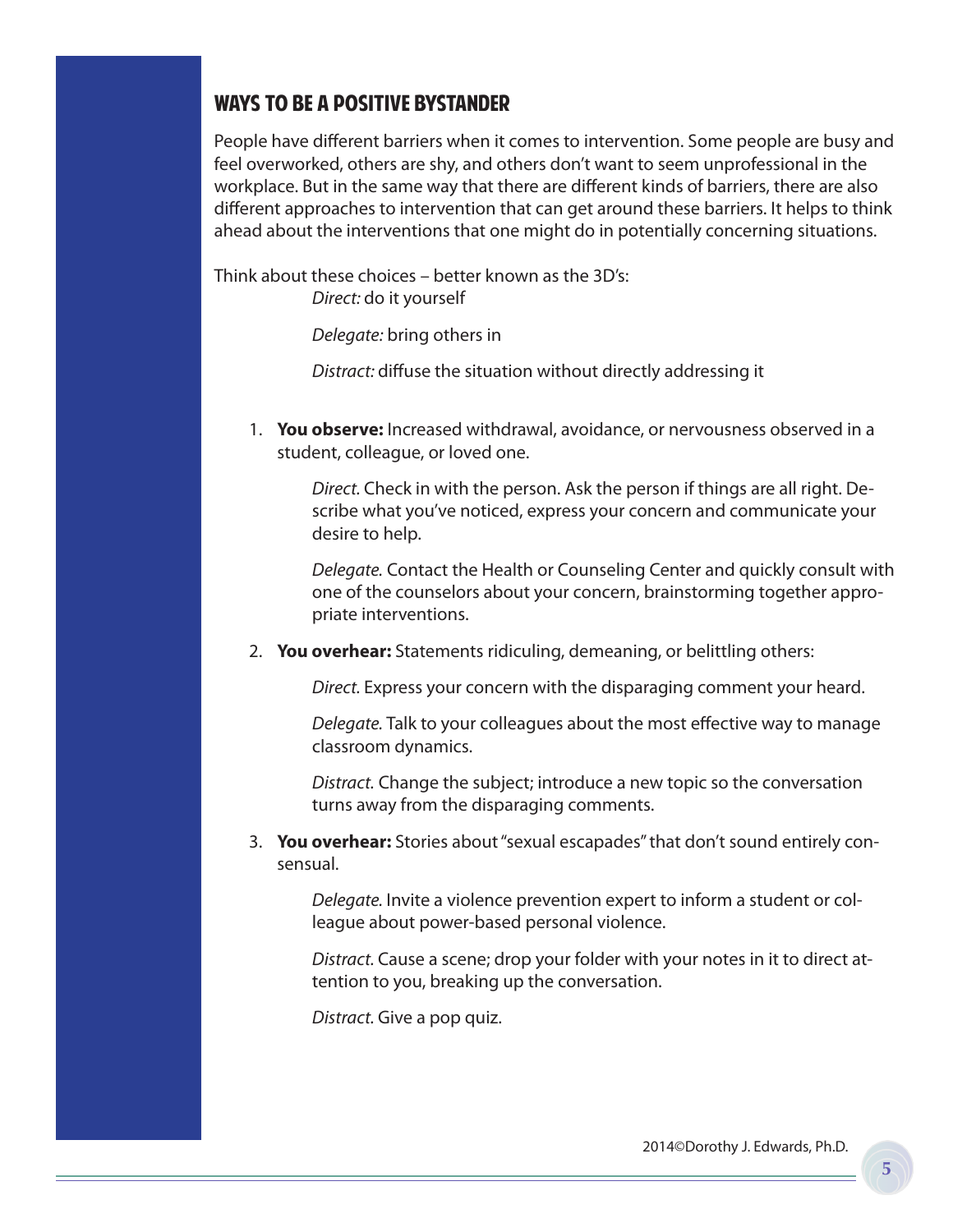4. **You overhear:** Conversations that reinforce societal norms that this violence is "none of my business".

*Direct.* Engage in a discussion about the role of the bystander in intervening to prevent harm. Together, brainstorm realistic interventions.

*Delegate.* Invite a violence prevention expert to inform a student or colleague about power-based personal violence and each community member's role in preventing it.

#### Know Your Resources

Communicating your commitment to preventing violence also communicates that you are a safe person to ask for help. Know your resources so that when someone discloses that he or she is a survivor of violence you know where to get more help.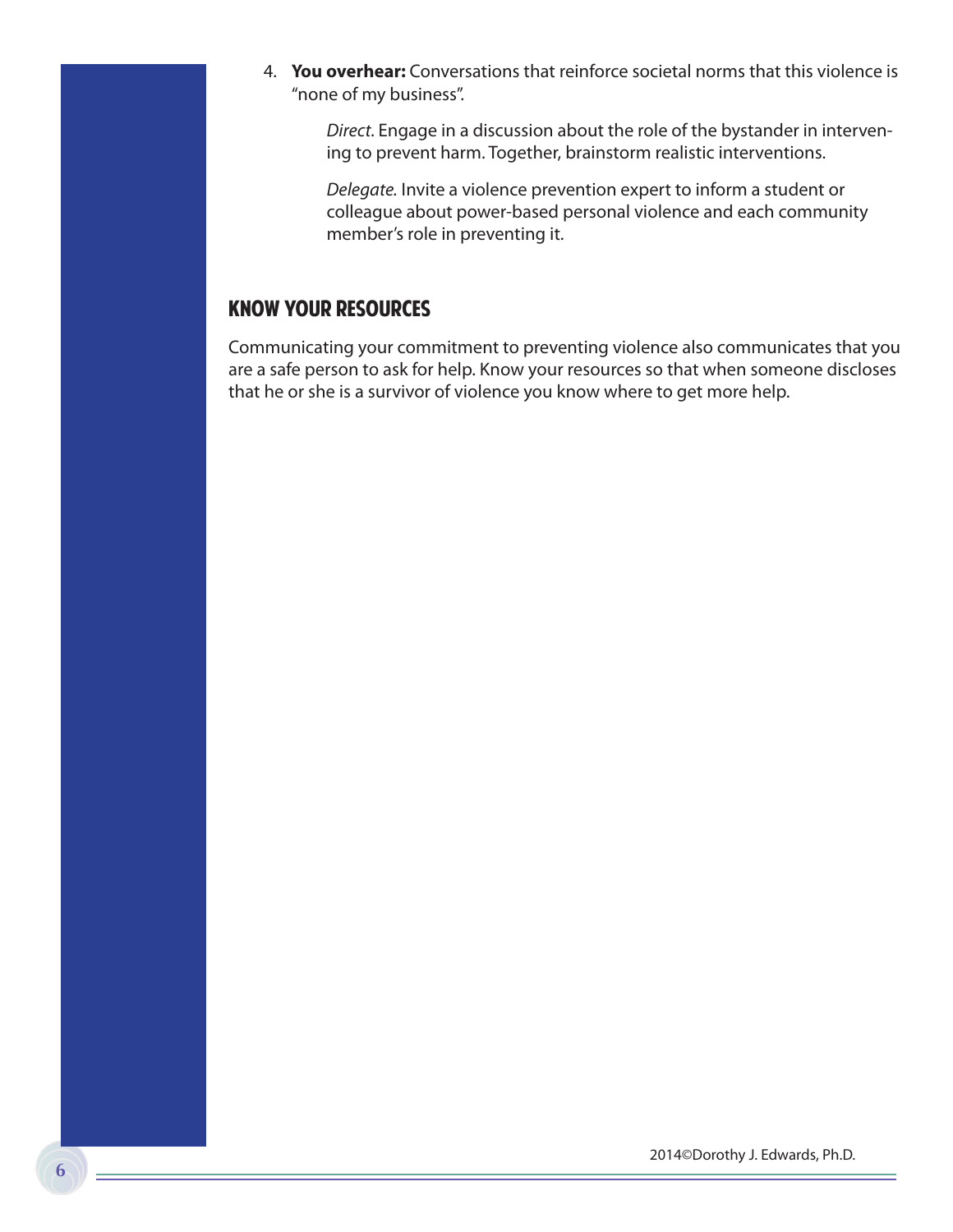#### ways to integrate moments of safety into your academic work

Assign a paper on a topic that relates to your academic course of student and this issue. The following list is by no means exhaustive. You can assign topics from the list or offer it as a brainstorming tool for students.

- Bystander dynamics and how they play out in social situations
- The role bystanders play in community safety
- How social movements have changed the culture over time
- The psychological effects of rape victimization
- The portrayal of violence against women in the media
- The history and application of the Violence Against Women Act

PAPER PROJUS

- How male/female socialization perpetuates violence against women
- The economic impact of interpersonal violence
- Rates and impact of male victimization experiences (which includes but is not limited to child abuse)
- Recidivism rate of previously incarcerated PBPV\* perpetrators
- Portrayal of violence against women in movies, television or music
- 7 characteristics of a rapist (see research by David Lisak)
- The cycle of violence and ways to combat/ eliminate PBPV\*
- How technology has revolutionized stalking
- • Battered women syndrome
- Outcomes in case law of famous domestic violence and rape trials
- Objectives and impact of federal Office of Violence Against Women (OVW)
- • Problems with rape and domestic violence legislation
- • Violence against women from a global perspective
- • Bystander role in violence against women prevention
- PBPV\* in the LGBTQ community
- • Popular rape myths and an analysis of why they are so difficult to dispel
- • Medical injuries sustained by victims of domestic violence
- Prevention on violence as a public health issue.
- The economics of intimate partner violence

\*PBPV= Power Based Personal Violence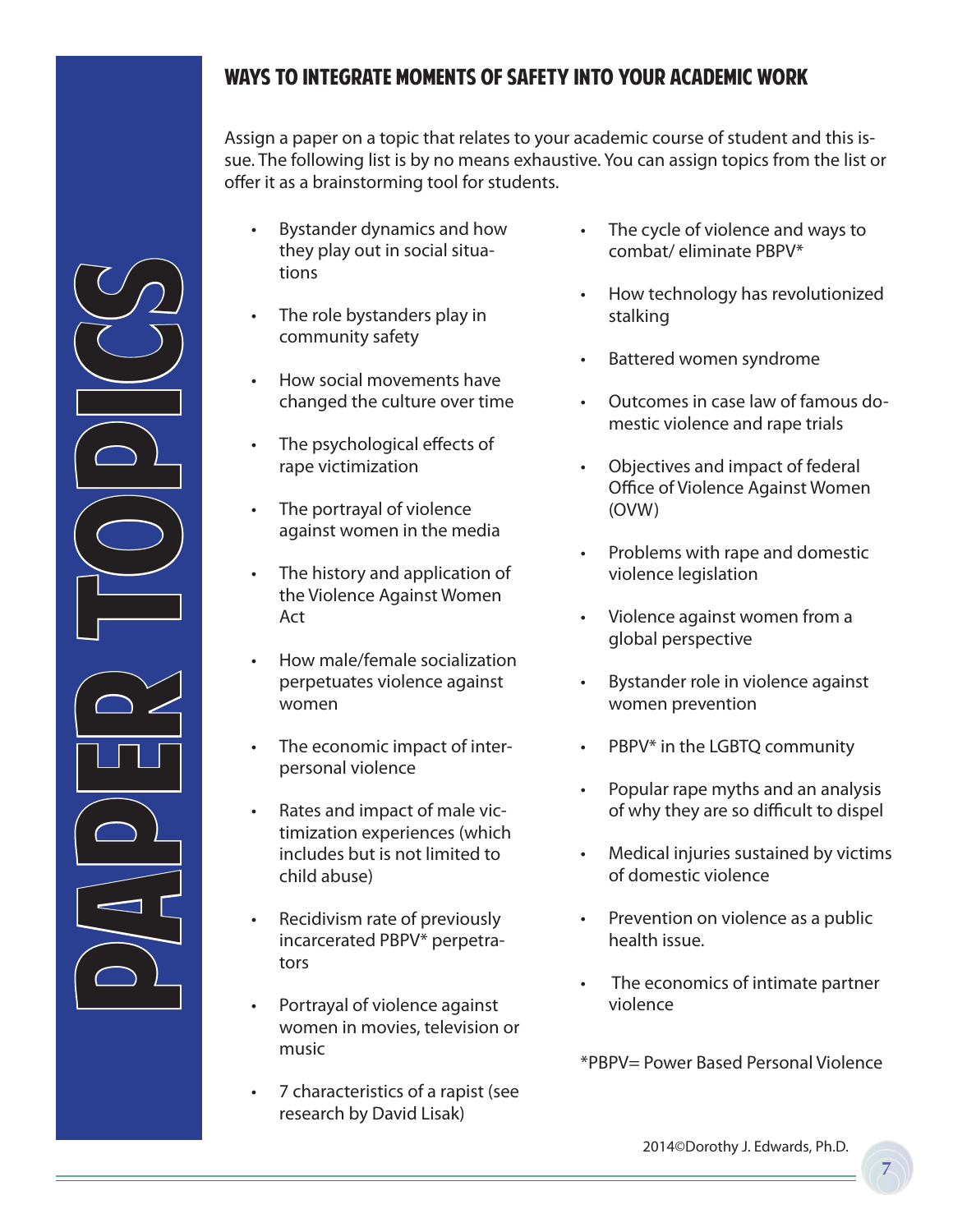**8**

## Offering extra credit to students is always a very motivating factor. Below are some activities or events that could be used as extra credit assignments.

- Attend a community or campus event which is focused on violence prevention or victim support (examples available in many communities (such as Take Back the Night rally; Clothesline Project; A Dress Speaks display; Victim Silhouette display).
- Interview a local or campus service provider about their work and their opinions on prevention of violence.
- Organize or participate in a project to further the prevention efforts on campus.
- Volunteer at the local rape crisis center or domestic violence shelter
- Write an article for the local or campus newspaper about the importance of violence prevention.
- Review on line resources and write an overview of what was helpful on each site. Suggested sites:
	- » www.livethegreendot.com
	- » www.nsrvc.org
	- » www.nnadv.org
	- » www.rainn.org
	- » www.ovw.usdoj.gov
	- » www.infoforhealth.org/endwaw
	- » www.mencanstoprape.org
	- » www.ncvc.org
	- » www.stopitnow.org
	- » www.ncvc.org/src
	- » www.loveisnotabuse.com
	- » www.preventconnect.org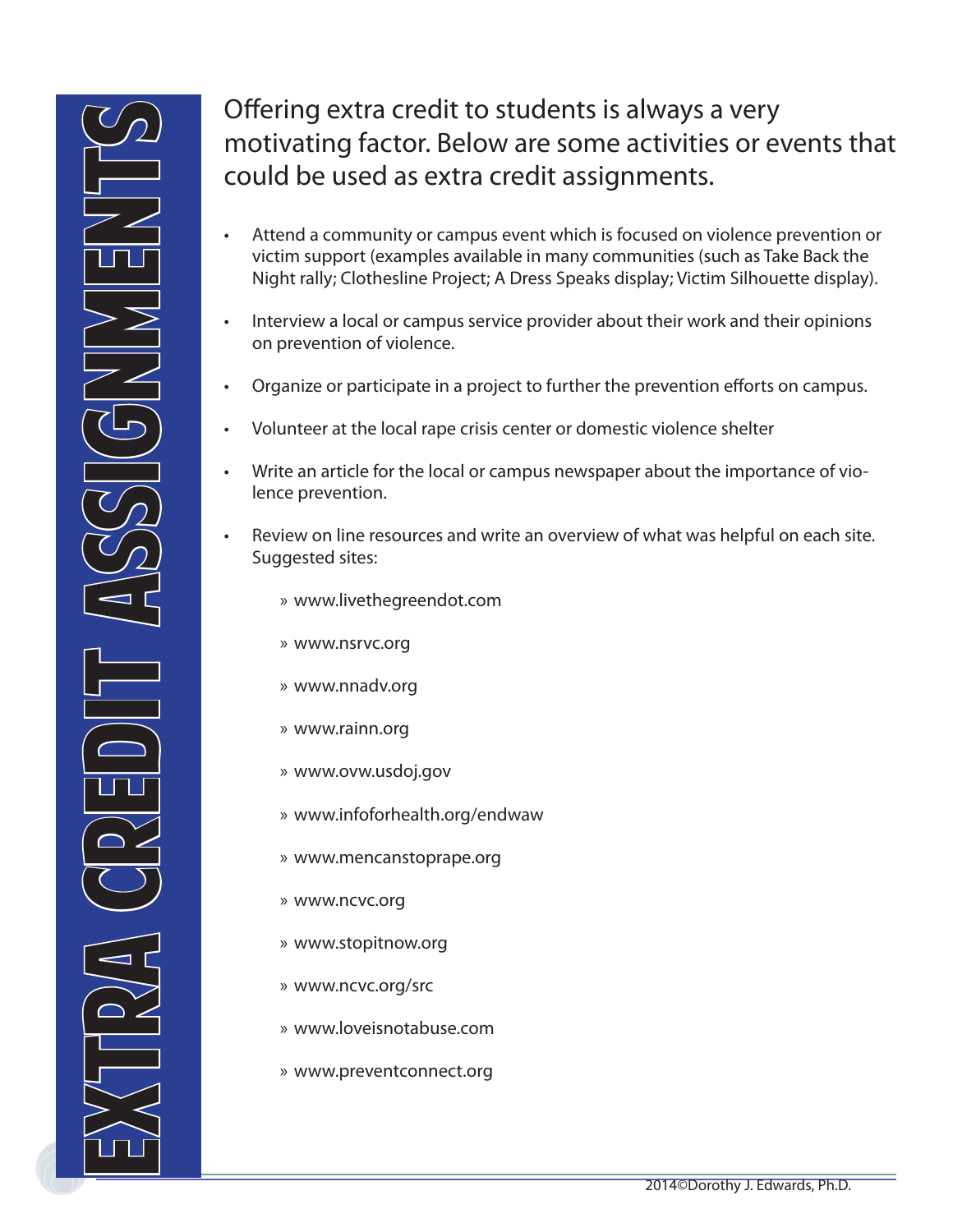IN-CLASS AWADERSS

With just a few seconds, you can help establish concern for student safety and bystander intervention as the campus norms. With repeated exposures across settings, students and colleagues will begin to have the expectation that everyone has a part in community safety.

- Insert a slide in all your Powerpoint presentations that includes information about violence prevention.
- As noted above, include a brief statement on your course syllabus and/or in your email signature line.
- Have local resources brochures visibly available in your office and/or classroom.
- Put the violence prevention logo on all the web pages over which you have influence.

#### *In-Class Activity*

One way to mobilize a community of bystanders is to connect students to a belief that they can make an important impact on the world. Sometimes students can best connect to their own hope and belief that we can make a positive difference when they look back and remember others who have changed the world for the better.

**Set up:** This activity can be done by having partners or triads or small groups talk about each prompt or by having individuals write their responses quietly, then have broader group sharing.

**Instructions:** Please write/talk about the following prompts:

- • What movements in the past (i.e., women's movement, civil rights movement) or individual contributions (i.e., by a national or local leader or activist) have you benefited from and what are the ways you benefited?
- • How does your power to make a difference compare to the power of those who came before?

#### *Journal/Writing Assignments*

Read the following article:

Sharon Aneta Bryant and Gale A. Spencer, "University Students' Attitudes about Attributing Blame in Domestic Violence" Journal of Family Violence, Dec 2003, Vol. 18 Issue 6, p 369-376.

--Journal about what you learned from this article. While journaling, also record whatever thoughts come to mind, things you had difficulty understanding or would like to know more about and conclude with a statement that describes your honest reaction to the information presented.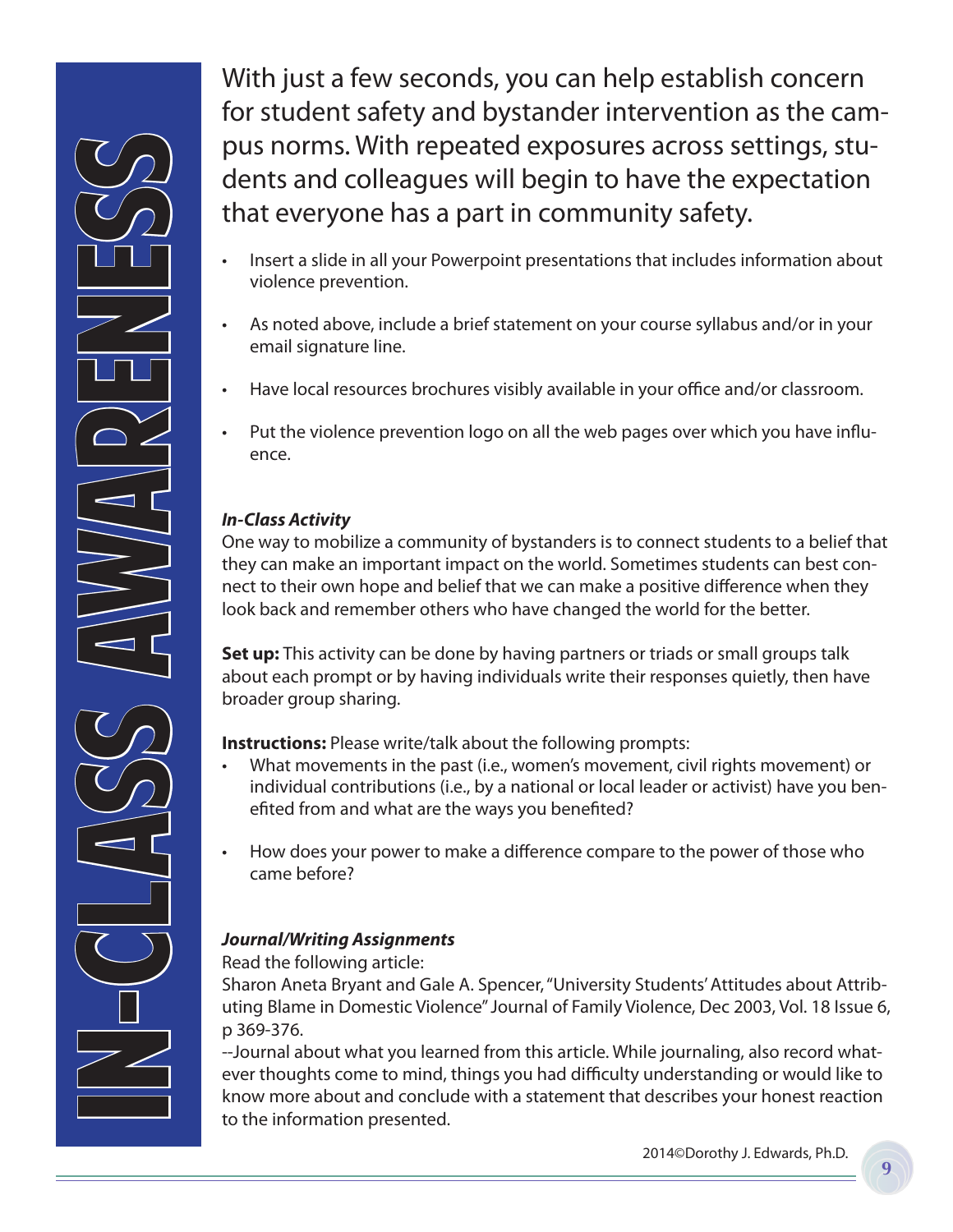Read the following article:

Mary P. Brewster, "Power and Control Dynamics in Prestalking and Stalking Situations" Journal of Family Violence, Aug 2003, Vol. 18 Issue 4, p 207-217.

--Journal about what you learned from this article. While journaling, also record whatever thoughts come to mind, things you had difficulty understanding or would like to know more about and conclude with a statement that describes your honest reaction to the information presented.

#### Read the following article:

Ann Burgess, "Stalking Behaviors Within Domestic Violence" --Journal of Family Violence, Dec 1997, Vol. 12 Issue 4, p 389-403.

--Journal about what you learned from this article. While journaling, also record whatever thoughts come to mind, things you had difficulty understanding or would like to know more about and conclude with a statement that describes your honest reaction to the information presented.

#### Read the following article:

Kathryn M. Ryan, "The Relationship Between \_Courtship Violence and Sexual Aggression \_in College Students." Journal of Family Violence, Dec 1998, Vol. 13 Issue 4, p 377- 394.

--Journal about what you learned from this article. While journaling, also record whatever thoughts come to mind, things you had difficulty understanding or would like to know more about and conclude with a statement that describes your honest reaction to the information presented.

#### Read the following article:

Nancy J. Shook, "Courtship Violence Among College Students: A Comparison of Physically Abusive Couples" Journal of Family Violence," Mar 2000, Vol. 15 Issue 1, p 1-22. --Journal about what you learned from this article. While journaling, also record whatever thoughts come to mind, things you had difficulty understanding or would like to know more about and conclude with a statement that describes your honest reaction to the information presented.

#### Read the following article:

Michael A. Anderson, "'Why Doesn't She Just Leave? A Descriptive Study of Victim Reported Impediments to Her Safety" Journal of Family Violence, Jun 2003, Vol. 18 Issue 3, p 151-155.

--Journal about what you learned from this article. While journaling, also record whatever thoughts come to mind, things you had difficulty understanding or would like to know more about and conclude with a statement that describes your honest reaction to the information presented.